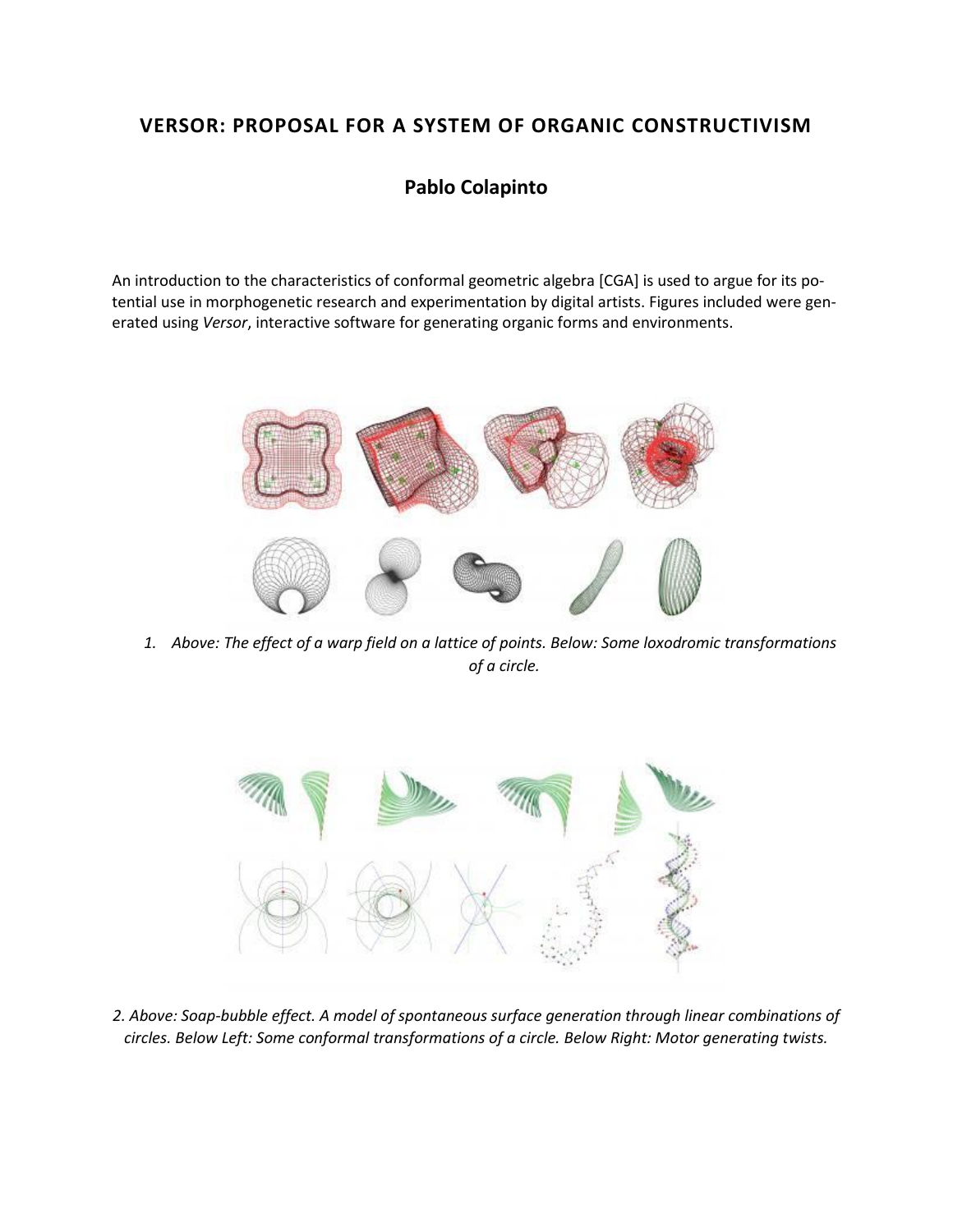| sph       |            | lin dll pln    |               | dlp |
|-----------|------------|----------------|---------------|-----|
| $\bullet$ |            | $\overline{'}$ | t.            |     |
| flp       | vec        | biv            | tri           | drv |
| $\perp$   | $\sqrt{2}$ |                | $\rightarrow$ | ŀ.  |
| drb       | drt        | tnv            | tnb           | tnt |
|           |            |                |               |     |

*3. Table of elements and operators in 5 dimensional conformal geometric algebra. Three-letter codes are used for shorthand and represent the origin, infinity, point, point pair, circle, sphere, line, dual line, plane, dual plane, flat point, vector, bivector, trivector, directions, tangents, rotors, translators, dilators, motors, and transversors.*

In these pages, I introduce a little-known mathematical framework for spatial computing, and suggest its particular suitability for constructing developmental systems analogous to those studied in biological research. I do so here without the use of equations – for a more in depth look at the algebra the reader is referred to my master's thesis on the subject, [1] and the references found therein.

The accompanying images are selections of processes generated using computer software I develop called *Versor*. *Versor* is a free and open source C++ graphics-synthesis toolset for exploring new techniques in the manipulation and activation of virtual forms and dynamic environments. It implements conformal geometric algebra through an efficient and integrated multimedia platform, low-level enough for "serious" applications and high-level enough for "user friendly" functionality. Drawing from an excellent textbook by L. Dorst, D. Fontijne, and S. Mann, [2] *Versor* simplifies experimental exploration by putting some of the more exquisite features of CGA into the hands of digital practitioners, and can be used for both artistic and engineering-based design. Integrated with various dynamic solvers, a graphics user interface library (GLV) [3] and an audio synthesis library (Gamma), [4] *Versor,* can be compiled as a stand alone application or as an external library. It incorporates many compositional techniques for analysis and synthesis of dynamic forms and structures, some drawn from the CGA research landscape and some introduced for the first time, such as "Hyper Fluids".

*Versor* aims to provide a basis for research requiring the visualization of complex multidimensional fields such quantum electrodynamic phase spaces, gauge theories, lorentz fields, spacetime curvature tensors, and morphogenetics. Potential artistic and engineering uses include live performances, immersive environments, multimodal interfaces, molecular modeling and crystallography, morphological studies, hyperbolic geometry, and dynamic physics simulations. Its future development is suggested by the examination that follows – namely, the construction of an operational network for simulated ontogenetic processes.

# Background

Geometric algebra [GA] is a mathematical system of combinatoric spatial logic based on William Clifford's hypercomplex algebras of the 19th century. With it, synthetic geometric concepts such as circles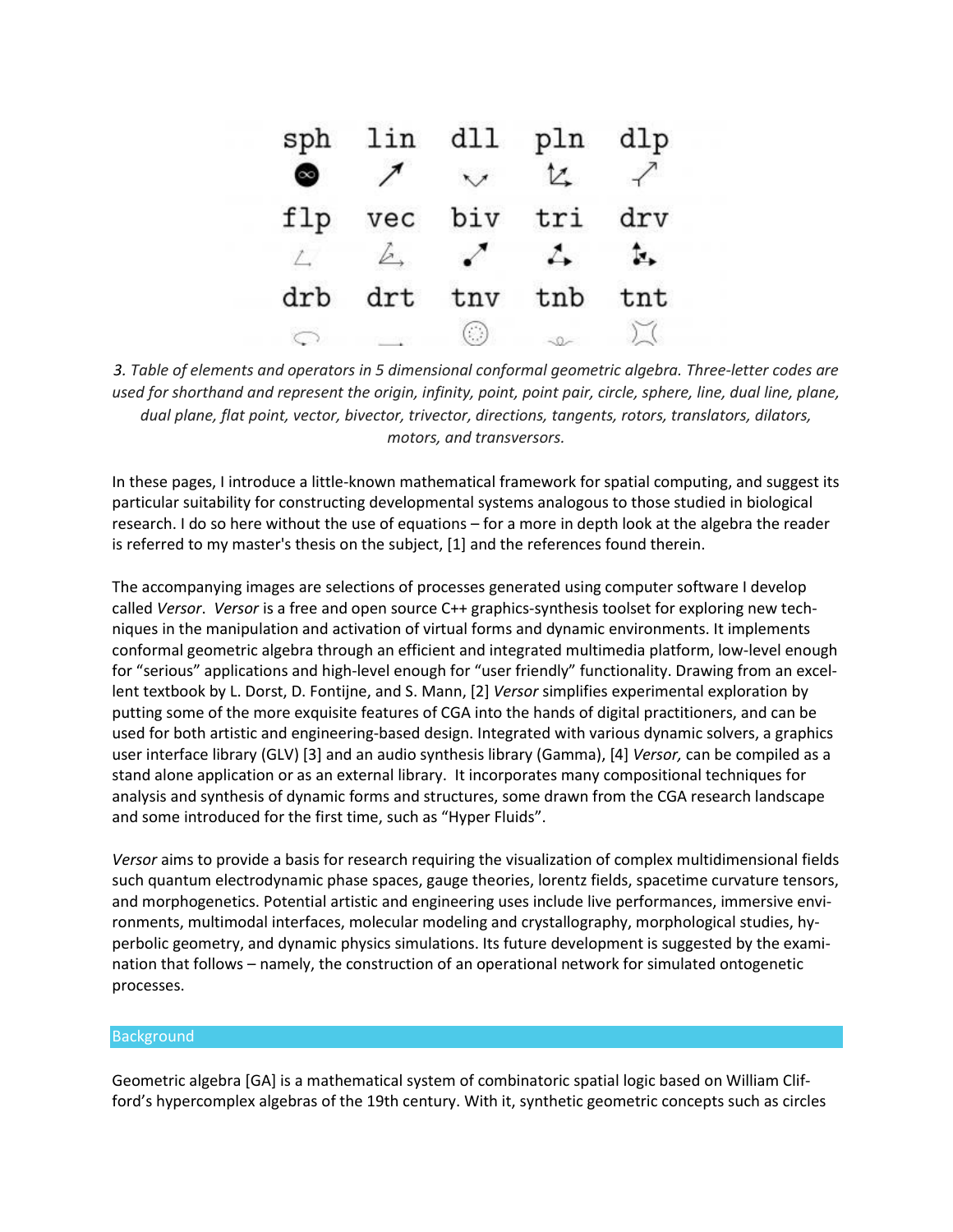and lines can become variables in an equation. The algebra allows one to use ratios of these geometric entities to construct analytical operations such as rotations or twists. More advanced concepts quickly emerge from this holistic and scalable combination of synthetic and analytic geometries.

A long-awaited fulfillment of "common sense" spatial relationships, GA integrates various methods for modeling and engineering dynamic systems. Applications exist in computer vision and graphics, neural nets, DSP, robotics, optics, particle and relativistic physics, and metamaterials research. The now classic work by the physicist David Hestenes, *New Foundations for Classical Mechanics* (1986) demonstrates the compactness of the math, [5] while the most recent text by cyberneticist Eduardo Bayro-Corrochano, *Geometric Computing: For Wavelet Transforms, Robot Vision, Learning, Control and Action* (2010), demonstrates the expressivity of its powers for geometric reasoning. [6] Many other authors make a similar case: geometric algebras encapsulate many other mathematical systems (through *isomorphisms*) and solutions worked out in smaller dimensions can often be extrapolated to higher dimensions (through *outermorphisms*). It is an expressive logic of spatial relationship, which allows intuitive mathematical experimentation across a widening range of disciplines.

Visible use of geometric algebra in spatial computing has grown with the introduction of a model for generalized homogenous coordinates. Based on Riemannian projection onto a hypersphere, physicists developed a conformal mapping of 3-dimensional Euclidean space onto a 5-dimensional Minkowskian sum. Introduced into the geometric algebra community by Hongbo Li, Alan Rockwood, and David Hestenes in 2001, [7] this conformal model enables algebraic manipulation of direct geometric entities – lines, planes, circles, spheres – as well as their dual representations and even more subtle concepts – surface tangents, tangent spaces, hyperplanes, and space-time boosts. It provides mechanisms for describing closed form (i.e. exact) solutions within Euclidean, spherical, and hyperbolic geometries, and unprecedented control over the synthesis of parametric forms. Still, the use of conformal geometric algebra for exploration in graphic modelling remains a relatively esoteric exercise in the larger scientific and artistic community. As a result, many of its formal characteristics and exotic morphological powers have yet to be fully explored.

# Axiom and Organism

At the core of the mathematical system is the almost promethean enfranchisement of geometric primitives. Points, lines, planes, circles, and spheres can now operate on each other to create other entities. Three basic operators are defined – geometric product, wedge (outer product), and contraction (inner product) – as are three modifiers – reversion, involution, and conjugation. Elements can be modified to produce their inverse, thus providing a means for division. For instance, any element can be divided by the space it is in (referred to as the tangent space) to produce a dual representation of itself, which can be used in marvelous ways. For instance, a dual plane can be wedged together with a dual sphere to produce a dual circle – defining the meet between the plane and the sphere, or in other words, revealing the circle the plane cuts through the sphere.

All this is done algebraically, which means we can make computers do it. This is no small feat, for it endows computers with a rigorous toolset for deductive reasoning about space. And beyond introducing a cornucopia of different geometric elements representable as variables in an equation, this algebraic model of space simplifies and generalizes calculations of all general rigid body movements within Euclidean and non-Euclidean spaces. Conformal geometric algebra opens the door to a rich set of transforma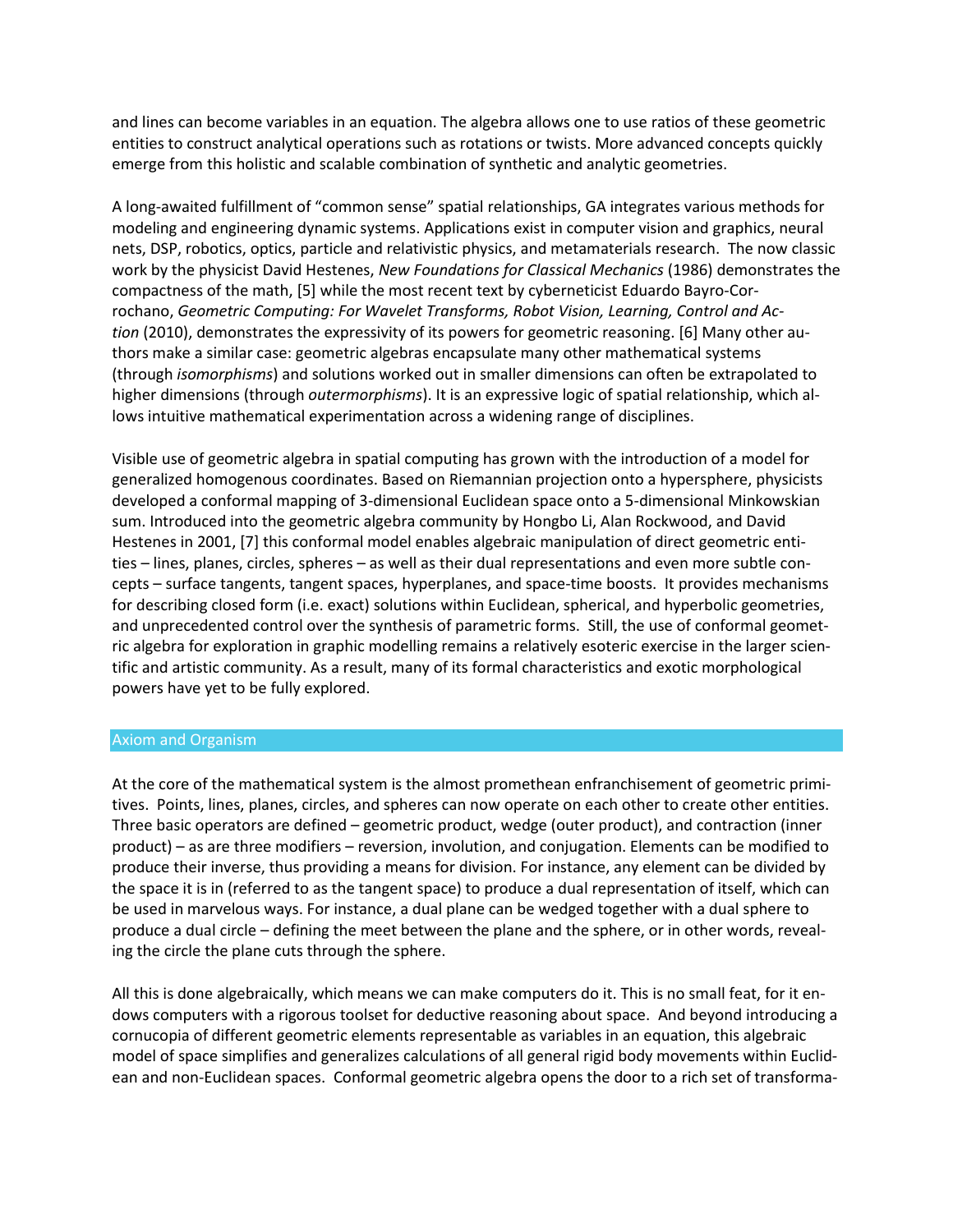tions previously unexplored visually and typically closed to artistic experimentation. These tranformational operators are called 'versors.' They allow for reflections, rotations, translations, dilations, motor twists, and transversion boosts around, along and across round and flat elements.

This powerful fusion of deductive reasoning with analytical techniques is an irresistible invitation to revisit the most confounding and particular shape-making and shape-changing processes known to date: the evolution (phylogeny) and growth (ontogeny) of living organisms. Indeed, beyond its logical formalism, conformal geometric algebra exhibits certain characteristics, which mark it as a peculiarly organic.

### Combinatorics and Hypercomplexity

Geometric algebras rely upon a combinatoric system to generate a hypercomplex graded algebra of multivectors. These sparse matrices of mixed dimensionality are ultimately what represent our transformational operators and geometric primitives. Hypercomplexity here refers to the fact that there multiple imaginary numbers involved in the system. That is the concept of multidimensional hypercomplex numbers should not be confused with the concept of complex or nonlinear behaviors which exhibit emergent properties, except in so far as they can be more easily be used to generate such behaviors algorithmically. Here, I should note an intriguing set of articles written by C. Muses in the late 1970's which point to hypercomplex numbers as having a unique use in modeling biological systems. Published under the auspices of the mobile and mysterious "Research Centre for Mathematics and Morphology," Muses' articles – such as the 1979*Computing in the Bio-Sciences with Hypernumbers: A Survey* – are filled with parametric lobes and coils and argue for the specialized use of imaginary numbers in the study of biological form.

#### Point and Process

The mechanics of the conformal model begins with the definition of a null vector  $-$  a point in space which has has no magnitude. Using Hermann Grassman's algebra of extensions, it builds up larger dimensional objects such as point pairs, circles, and spheres. These round elements of the algebra serve as both operators and objects in a consistent and predictable way. One can construct a continuously differentiable perturbation operator from a pair of points that is itself perturbed by another operator. This greatly simplifies dynamic simulations by providing a linear approach to creating higher order phenomena. Since there is no real difference, in the computer's memory, between a point in space and a process in space, the representation of space itself gains a certain parameterizable agency. For instance, the construction of self-organizing tangent spaces is possible, creating a whirlwind of subspaces within it: a spatial configuration of configuration spaces.

#### Twist and Boost

The plethora of round elements created by combinatorics would by itself provide a rather glib organicity were it, not for the particular elegance of the operations allowed. Given a line in space, we can twist any multivector (geometric element) around it. Given a point in space, we can accelerate any multivector into it or away from it. These transformations describe rich movements in space that can be easily compounded. The versors form a closed *automorphic* group, such that multiplying them together will return another member of the group. This powerful structure allows for transformations to be concatenated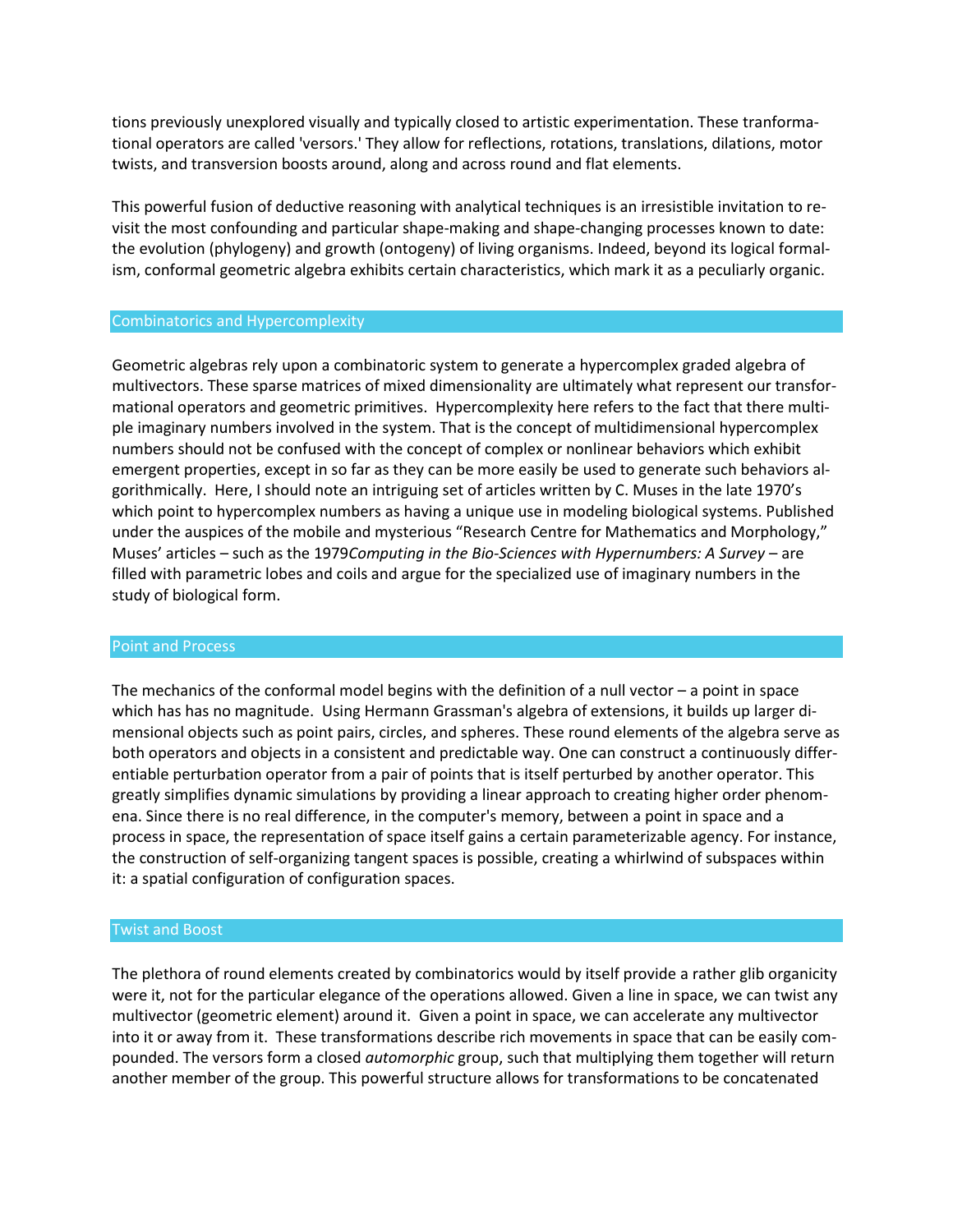through multiplication as is done in matrix algebra. The complete set of Euclidean and conformal transformations are possible with the versor construction: inversions, translations, rotations, screw motions, dilations, and transversions. By constructing an operational network of transformational effects, bilbous and twisty forms are easily generated. Spaces can be cinched, pinched, blown out, twirled, twisted, or torn into and out of real and imaginary radii.

## Morphisms and Hybridity

Tensor, vector, and matrix algebras are all embedded in geometric algebra through characteristics shared with group theory and lie algebras. A variety of mathematical species such as complex numbers, Plücker coordinates, Dirac and Pauli Matrices, and the symmetries of various particles as described by lie groups and their algebras have been shown to be isomophic to, and easily represented by, various metrics of geometric algebra. These isomorphisms are critical to cross-fertilization across different fields of science, bridging gaps between physicists and biologists, for instance. The algebra also has outermorphic properties: discoveries made with simpler elements in lower dimensions can often be generalized to higher dimensions. The logic is designed to be extrapolated meaningfully, and the outermorphic properties of the algebra allow for this. This helps in building intuition and experimenting with algorithms across dimensions.

### Orientation and Polarity

A critical component of the algebra is its asymmetric anticommutivity, for this fuels its orientability. Circles are not just circles, but they have an inherent direction (clockwise or anticlockwise). Spheres likewise have an inherent spin, as do lines a direction. The orientability of the algebra is useful for describing chiralities or "handedness". This sensitivity to the polarity of forms is also found in the molecules of living organisms.

What these analogous characteristics point to is the suggestion that if any mathematical system is appropriate for modeling characteristics found in living organisms, it is some flavor of geometric algebra. What, then, is proposed here is the use of these grammar-of-forms in the design of an ontogenic processor: a simulated developmental system. Ontogeny is the trajectory of an individual organism's morphogenetic developments, from seed to maturation and death. Phylogeny is the evolution of ontogeny over generations. Embedding the GA grammar into a functional framework of emergent causal structures could be a first step towards a phylogenic-ontogenic computer.

What is currently missing is a sort of statistical memory. In a computer we are forced to use memory in ways that it is never used in biology, so it is important to set a few internal boundaries for this task. It is not the proposed goal to envision a geometry that can correctly model any particular specimen. This limitation is set to avoid answering the question of how real life forms grow, the mechanics of which are best described by biologists. Similarly, it is not the intention to reflect a model of life back onto actual life in a particular way – that is, to make a specific statement about living things that would be better phrased by philosophers.

Rather, the primary goals are artistic: an aesthetics of movement, a self-organizing differentiation of forms and tangent spaces, a furnishing of lifelike qualities into a geometric system, the further enfran